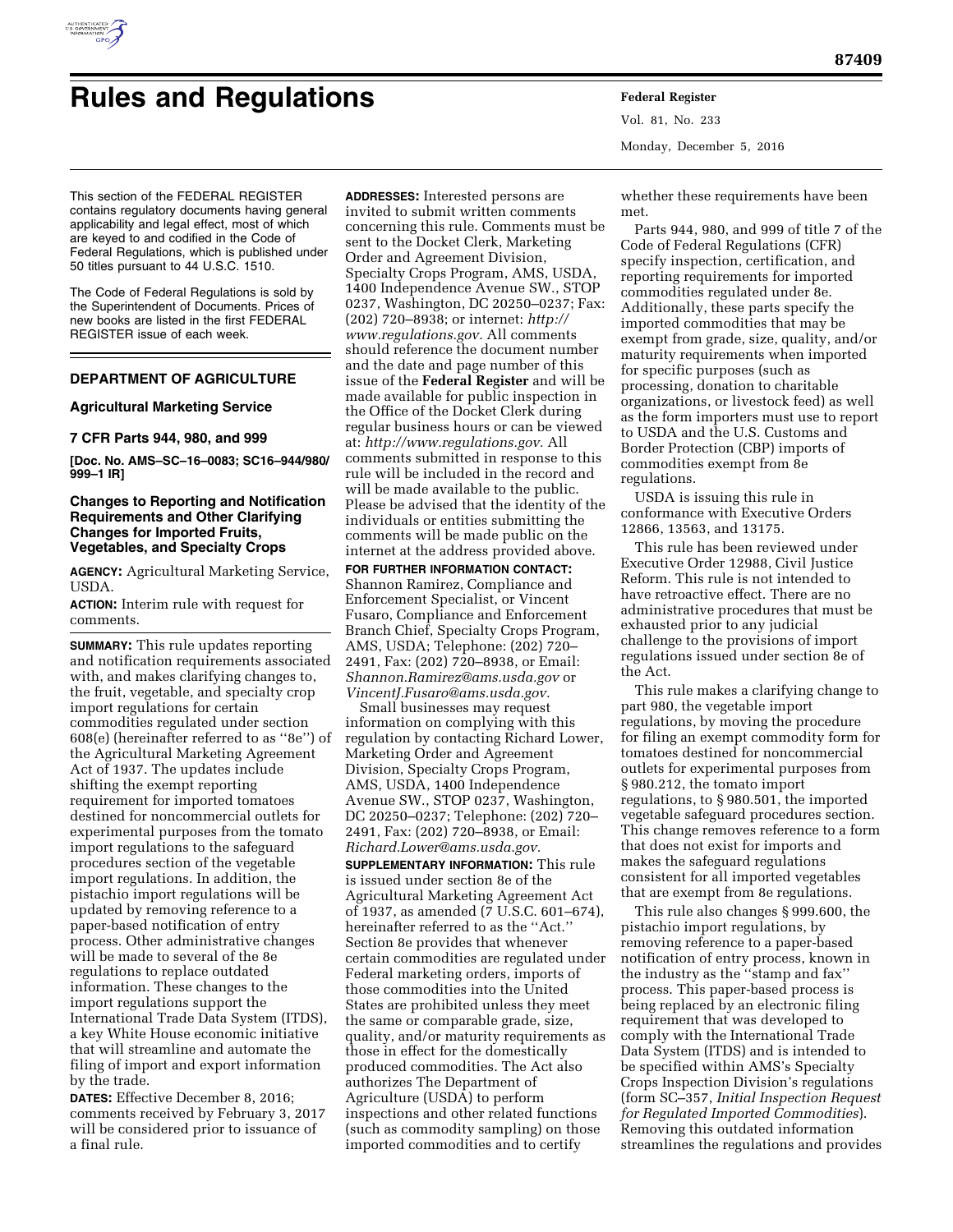consistency among the specialty crop import regulations.

This rule also makes other minor administrative changes to §§ 944.401, 999.1, and 999.600 in the fruit and specialty crop import regulations. These changes, which include updating agency and program names and removing or updating other information that is duplicative or out of date, help ensure the import regulations contain accurate information and align with the ITDS objective of streamlining import processes for the trade.

# **Imported Tomato Regulation Changes**

The import regulations in parts 944, 980, and 999 provide that individual lots of some imported commodities may be exempted from 8e requirements if those commodities are intended to be used in processing or in some other exempted outlet, such as a charitable organization or as livestock feed. To import exempt commodities into the United States, importers and receivers are required to certify to USDA and CBP as to the intended, authorized exempt use of those commodities. Certification is reported by both importers and receivers using a paper or electronic FV–6 form, *Importer's Exempt Commodity Form.* 

On March 26, 1996, a final rule was published in the **Federal Register** (61 FR 13057) that changed, among other things, the safeguard section of the imported vegetable regulations (§ 980.501) by adding exemptions, subject to certain safeguard provisions, for tomatoes used for processing (canning and pickling), charity, and relief. At that time, the tomato import regulations already contained an exemption for tomatoes destined for noncommercial outlets for experimental purposes as well as an associated exemption reporting form (Certificate for Special Purpose Shipment) to be completed by the importer and the receiver of the tomatoes (§ 980.212(b)). However, the Certificate of Special Purpose form is not used to report the exempt use of these imported tomatoes; instead, an *Importer's Exempt Commodity Form* (form FV–6) is completed by importers and receivers, pursuant to the long-standing safeguard procedures that are in place for imported fruits, vegetables, and specialty crops. Therefore, a clarifying change is made to move the exempt-use reporting requirements for tomatoes destined for noncommercial outlets for experimental purposes from the tomato import regulations (§ 980.212) to the safeguard section for imported vegetables (§ 980.501). Incorporating the safeguard procedures for imported

tomatoes into the vegetable safeguard procedures reflects current practice and standardizes the vegetable import regulations.

#### **Imported Pistachio Regulation Changes**

The regulations for imported pistachios provide for aflatoxin sampling procedures, based on lot size (§ 999.600(d)). These procedures currently require that an importer provide the inspection service office that will draw and prepare samples of the pistachio shipment with a copy of Customs entry documentation and other information related to the shipment; and in turn, the inspection service signs, stamps, and returns the entry documentation to the importer. This paper-based entry procedure is known in the industry as the ''stamp and fax'' process because the documentation is ''stamped'' by the inspection service and returned to the importer via ''fax.''

In support of ITDS, § 999.600(d) is revised to remove the paper-based ''stamp and fax'' process. This process is being replaced by an electronic process that importers will use to notify AMS of an initial request for inspection (form SC–357, *Initial Inspection Request for Regulated Imported Commodities*). The initial request is intended to alert the inspection service and CBP that a lot of pistachios will be arriving that will require inspection at the port of entry or at another location (this is identical to the purpose of the old ''stamp and fax'' process). AMS's Specialty Crops Inspection Division intends to amend its inspection application regulations (7 CFR part 51) to provide for the electronic filing of the initial request for inspection, thereby meeting CBP's requirement that the regulations of agencies participating in ITDS be revised to provide for electronic filing of shipment entry data.

#### **Administrative Changes**

To further ensure that the fruit, vegetable, and specialty crop import regulations provide accurate information to the import trade, the USDA agency and program names are being updated where needed.

Also, a statement about the requirement that importers provide USDA inspectors with identifying information, including a Customs entry number, for each lot being inspected is simplified in the fruit and specialty crops import regulations in §§ 944.401(e) (olives) and 999.1(c)(1) (dates), respectively. These changes will make the olive and date import regulations consistent with the other fruit, vegetable, and specialty crop import regulations.

Finally, a paragraph titled ''importation'' in the date import regulations (§ 999.1(e)) is removed because it contains redundant and incomplete information about filing inspection or exemption documents with CBP. These requirements are more accurately explained elsewhere in the date regulations; specifically, § 999.1(b) provides the grade requirements that must be met by dates prior to importation, § 999.1(c) provides the inspection and certification requirements, and § 999.1(d) provides detailed exemption information and also references the safeguard section in the specialty crops import regulations (§ 999.500) that provides details on filing an electronic or paper FV–6 exemption form.

These changes will ensure the import regulations contain accurate and consistent information, which should benefit the import trade.

#### **International Trade Data System (ITDS)**

Changing the 8e import regulations to remove the paper-based notification of entry for imported pistachios supports the International Trade Data System (ITDS), a key White House economic initiative that has been under development for over ten years and is mandated for completion by December 31, 2016 (pursuant to Executive Order 13659, *Streamlining the Export/Import Process for America's Businesses,*  signed by President Obama on February 19, 2014 (79 FR 10657)). Under ITDS, the import and export trade will file shipment data through an electronic ''single window,'' instead of completing multiple paper-based forms to report the same information to different government agencies. ITDS will greatly reduce the burden on America's import and export trade while still providing information necessary for the United States to ensure compliance with its laws.

By the end of 2016, the ITDS ''single window'' will be presented to the import and export trade through CBP's Automated Commercial Environment (ACE) platform. ACE will be the primary system through which the global trade community will file information about imports and exports so that admissibility into the U.S. may be determined and government agencies may monitor compliance.

Prior to the implementation of the ITDS ''single window,'' CBP is requiring that the 47 partnering government agencies that are participating in the ITDS project, including AMS, ensure that agency regulations provide for the electronic entry of import and/or export information.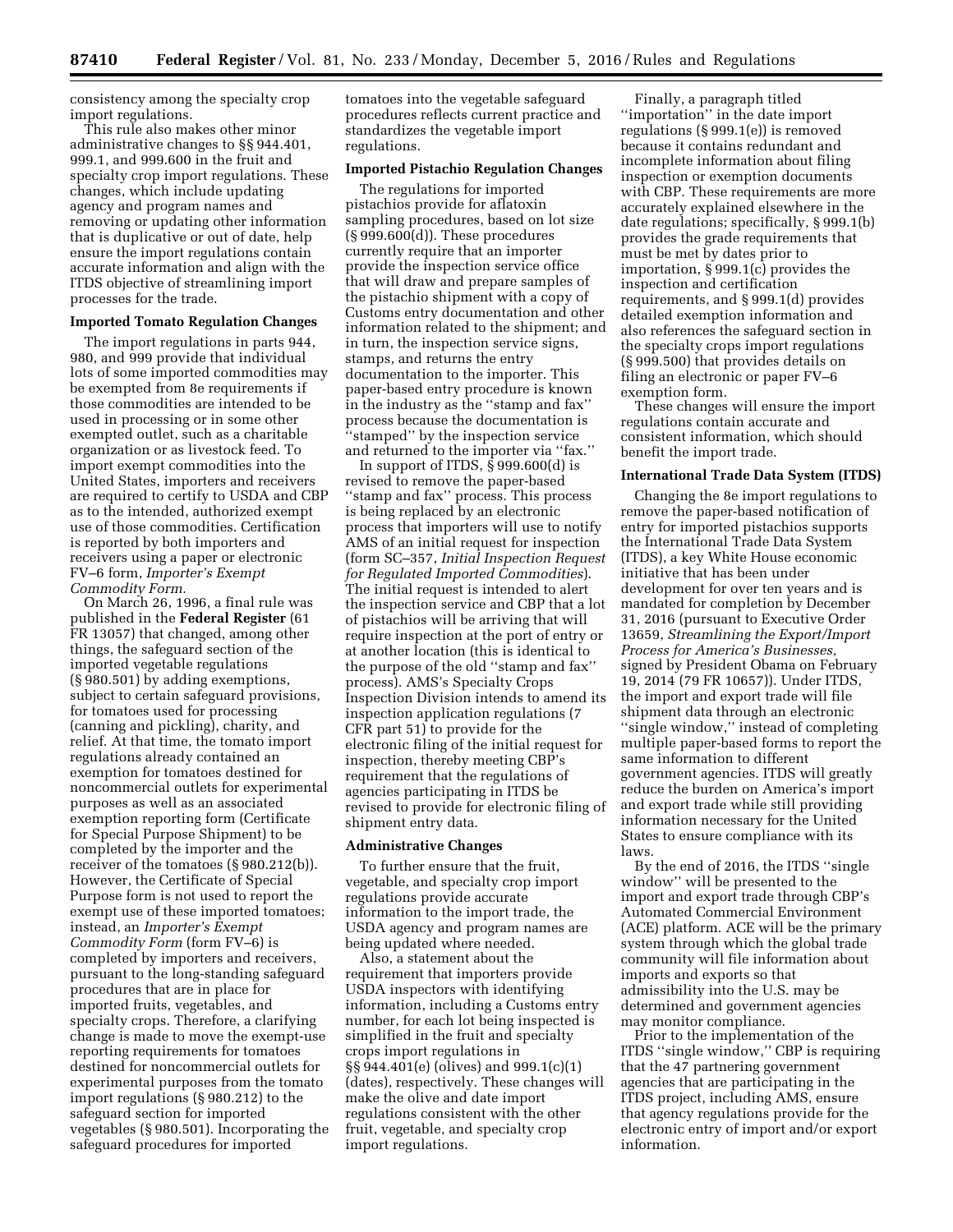AMS's Marketing Order and Agreement Division (MOAD) is currently developing the functionality of a new automated system called the Compliance and Enforcement Management System (CEMS) that will interface with CBP's ACE system in support of ITDS. CEMS will electronically link with the ACE system to create a ''pipeline'' through which data will be transmitted between MOAD and CBP. CEMS will contain several features, including an exempt imported commodities module and the ability to message CBP about whether a shipment may be released for importation into the United States.

AMS has determined that the changes in this rule meet CBP's requirements for ITDS by streamlining a notification process for imported pistachios; shifting an exempt-tomato reporting requirement to the proper safeguard section of the vegetable regulations, which was revised in 2015 to provide an electronic filing option; and by removing duplicate or revising outdated information. These changes will reduce the burden on America's import trade without compromising AMS's ability to ensure compliance with its import regulations.

#### **Initial Regulatory Flexibility Analysis**

Pursuant to requirements set forth in the Regulatory Flexibility Act (RFA) (5 U.S.C. 601–612), the Agricultural Marketing Service (AMS) has considered the economic impact of this action on small entities. Accordingly, AMS has prepared this initial regulatory flexibility analysis.

The purpose of the RFA is to fit regulatory actions to the scale of businesses subject to such actions in order that small businesses will not be unduly or disproportionately burdened.

Small agricultural service firms, which includes importers and USDAaccredited laboratories who perform services required by import regulations, are defined by the Small Business Administration (SBA) as those having annual receipts of less than \$7,500,000 (13 CFR 121.201).

Based on 2015 reporting, USDA estimates that there were two importers and two receivers of tomatoes that were exempt from 8e requirements. Although USDA does not have access to data about the business sizes of these importers and receivers, it is likely that the majority may be classified as large entities.

This action moves the requirements for reporting imported tomatoes destined for noncommercial outlets for experimental purposes, which are exempt from 8e regulations, from the tomato import regulations to the

safeguard section of the vegetable import regulations. This change to the regulations does not revise the procedures currently used by importers and receivers of exempt tomatoes; instead, it shifts the outdated requirements currently listed under § 980.212 to the more appropriate safeguard section in § 980.501. Most importers and receivers already file FV– 6 forms electronically using AMS's Marketing Order Online System (MOLS), while some paper forms are still submitted. In 2015, AMS estimates it received five electronic FV–6 forms and no paper FV–6 forms for approximately 14,900 pounds of exempt tomatoes.

As part of the full implementation of ITDS, importers and receivers will report exempt shipments through CBP's ACE system and AMS's CEMS system, which, as noted earlier, is currently under development and will eventually replace MOLS. An affirmation of interim rule as final rule was published in the **Federal Register** on June 25, 2015 (80 FR 36465) that provided for the electronic submission of FV–6 forms, a practice that has existed since MOLS was implemented in 2008 but was not reflected in the regulations. This action imposes no additional burden on importers and receivers of exempt tomatoes.

Regarding alternatives to this action, AMS determined that these changes to the regulations were needed to comply with the ITDS mandate. Moving an outdated, paper-based exempt formfiling requirement from the import tomato regulations to the safeguard section of the vegetable import regulations standardizes the regulations and properly provides for the current requirement of filing a paper or electronic form FV–6, which will benefit importers and receivers who import these exempt tomatoes. In addition, changing the pistachio regulations by removing the paper-based ''stamp and fax'' requirement streamlines the regulations and reduces the burden on the trade. The other administrative changes made in this action will also provide the import trade with accurate information.

In accordance with the Paperwork Reduction Act of 1995 (44 U.S.C. Chapter 35), the information collection requirements for the form FV–6 (for commodities exempt from 8e requirements) have been previously approved by OMB and assigned OMB No. 0581–0167 (Specific Commodities Imported into United States Exempt From Import Regulations). No changes in the requirements for the FV–6 form as a result of this action are necessary.

The shift of the requirements for exempt-use filings from the tomato import regulations to the safeguard section for imported vegetables is administrative in nature and does not change the practice that has existed for many years. Should any changes to form FV–6 become necessary in the future, they would be submitted to OMB for approval.

AMS is committed to complying with the E-Government Act, to promote the use of the internet and other information technologies to provide increased opportunities for citizen access to Government information and services, and for other purposes.

In addition, USDA has not identified any relevant Federal rules that duplicate, overlap or conflict with this rule.

Further, importers are already familiar with the long-existing process and requirement to file FV–6 forms for commodities exempt from 8e regulations. Also, the import trade is fully aware of the ITDS initiative, which is designed to streamline and automate the filing of import shipment data.

Finally, interested persons are invited to submit comments on this interim rule, including the regulatory and informational impacts of this action on small businesses.

This rule invites comments on updates to reporting and notification requirements, as well as other clarifying and administrative changes, to the regulations for fruit, vegetable, and specialty crop import regulations. Any comments received will be considered prior to finalization of this rule.

After consideration of all relevant material presented, it is found that this interim rule, as hereinafter set forth, will tend to effectuate the declared policy of the Act.

Pursuant to 5 U.S.C. 553, it is also found and determined upon good cause that it is impracticable, unnecessary, and contrary to the public interest to give preliminary notice prior to putting this rule into effect and that good cause exists for not postponing the effective date of this rule until 30 days after publication in the **Federal Register**  because: (1) This rule clarifies and standardizes exempt commodity formfiling requirements and does not impose any new requirements, which should benefit importers and receivers; (2) this rule eliminates a paper-based notification of entry requirement that is no longer going to be used by importers of pistachios; (3) the import industry is well aware of the ITDS initiative and its goal to automate paper-based processes; (4) CBP is requiring timely update of import regulations to meet the ITDS